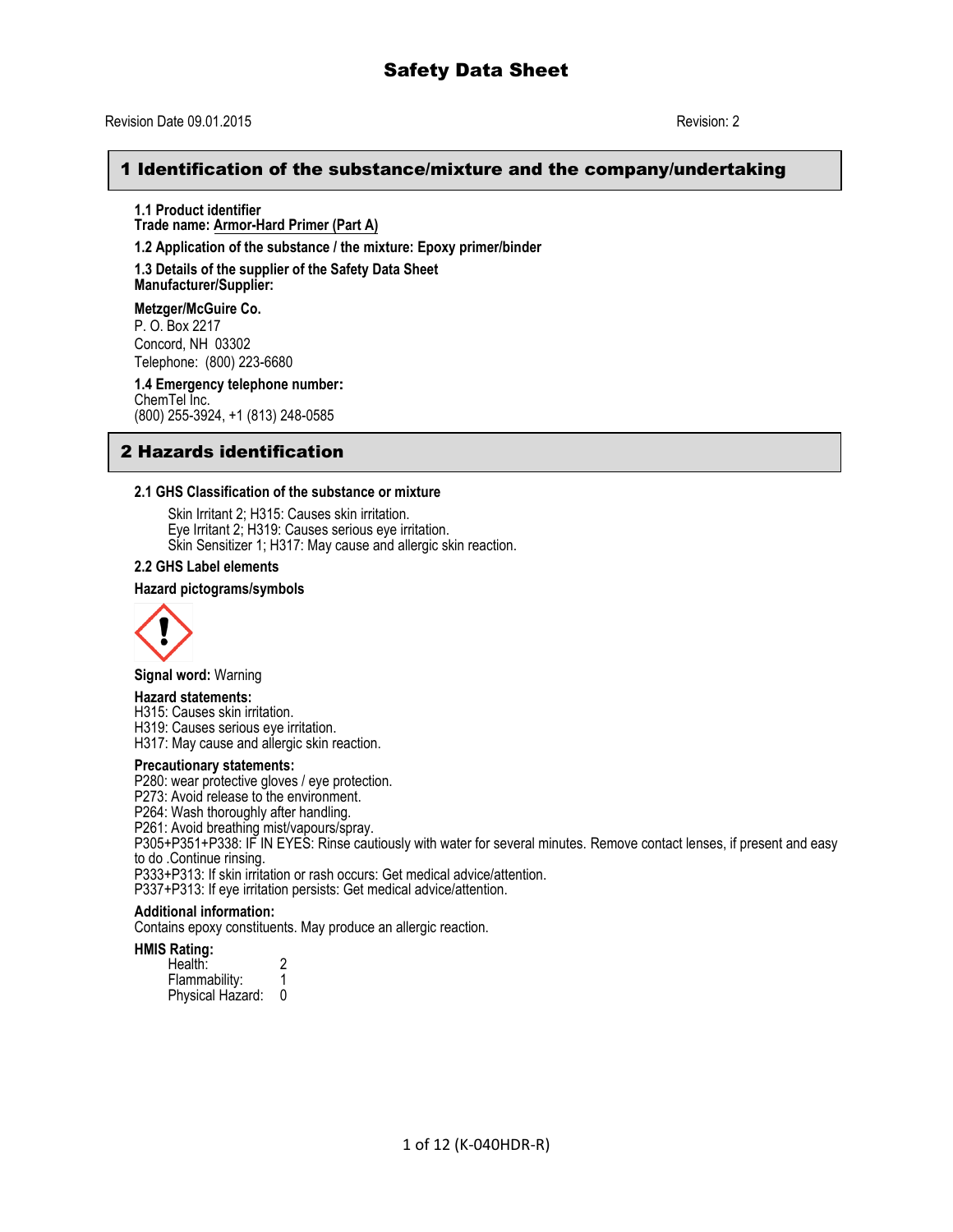# 3 Composition/information on ingredients

**3.2 Mixture** 

**Description:** Mixture of substances listed below with nonhazardous additions.

| Dangerous components: |                                                                                                        |        |
|-----------------------|--------------------------------------------------------------------------------------------------------|--------|
| CAS: 25068-38-6       | Reaction product: bisphenol - A- (epichlorhydrin) epoxy resin<br>(number average molecular weight<700) | 70-90% |
| Trade Secret          | Glycidyl ether                                                                                         | 10-20% |
| CAS: 100-51-6         | Benzvl alcohol                                                                                         | <10%   |

In conformity with 29CFR 1910.1200(i) the specific chemical identity may be withheld as Trade Secret, while all health/safety properties and effects are included in the SDS.

# 4 First aid measures

#### **4.1 Description of first aid measures**

**General information:** Immediately remove any clothing soiled by the product. Symptoms of poisoning may even occur after several hours; therefore medical observation for at least 48 hours after the accident. Take affected persons out into the fresh air.

**After inhalation:** Supply fresh air**;** consult doctor in case of complaints.

**After skin contact:** Immediately rinse with water. If skin irritation continues, consult a doctor.

**After eye contact:** Remove contact lenses if worn, if possible. Rinse opened eye for several minutes under running water. If symptoms persist, consult a doctor**.** 

**After swallowing:** Rinse out mouth and then drink plenty of water. Do not Induce vomiting; call for medical help immediately. **4.2 Most important symptoms and effects, both acute and delayed:** Allergic reactions, Nausea, Coughing, Gastric or intestinal disorders, Irritant to skin and mucous membranes, Irritant to eyes.

**4.3 Indication of any immediate medical attention and special treatment needed:** Contains reaction product: bisphenol-A-(epichlorhydrin) epoxy resin (number average molecular weight < 700), Reaction May produce an allergic reaction. If necessary oxygen respiration treatment. Later observation for pneumonia and pulmonary edema. Medical supervision for at least 48 hours.

# 5 Firefighting measures

**5.1 Extinguishing media** 

**Suitable extinguishing agents:** Water haze or fog. Foam. Fire-extinguishing powder.Carbon dioxide.

**For safety reasons unsuitable extinguishing agents:** Water with full jet**,** Water spray

**5.2 Special hazards arising from the substance or mixture:** Formation of toxic gases is possible during heating or in case of fire.

**5.3 Advice for the firefighters** 

**Protective equipment:** Wear self-contained respiratory protective device. Wear fully protective suit.

**Additional information:** Cool endangered receptacles with water fog or haze. Eliminate all ignition sources if safe to do so.

# 6 Accidental release measures

 **6.1 Personal precautions, protective equipment and emergency procedures:** Use respiratory protective device against the effects of fumes/dust/aerosol.Wear protective equipment. Keep unprotected persons away.Ensure adequate ventilation. Keep away from ignition sources.

**6.2 Environmental precautions:** Do not allow to enter sewers/ surface or ground water. Inform respective authorities in case of seepage into water course or sewage system. Prevent from spreading (e.g. by damming–in or oil barriers). **6.3 Methods and material for containment and cleaning up:** Absorb liquid components with liquid-binding material. Send for recovery or disposal in suitable receptacles. Dispose contaminated material as waste according to item 13. Ensure adequate ventilation.

# 7 Handling and storage

**7.1 Precautions for safe handling:** Use only in well-ventilated areas. Store in cool, dry place in tightly closed receptacles (60-80ºF recommended).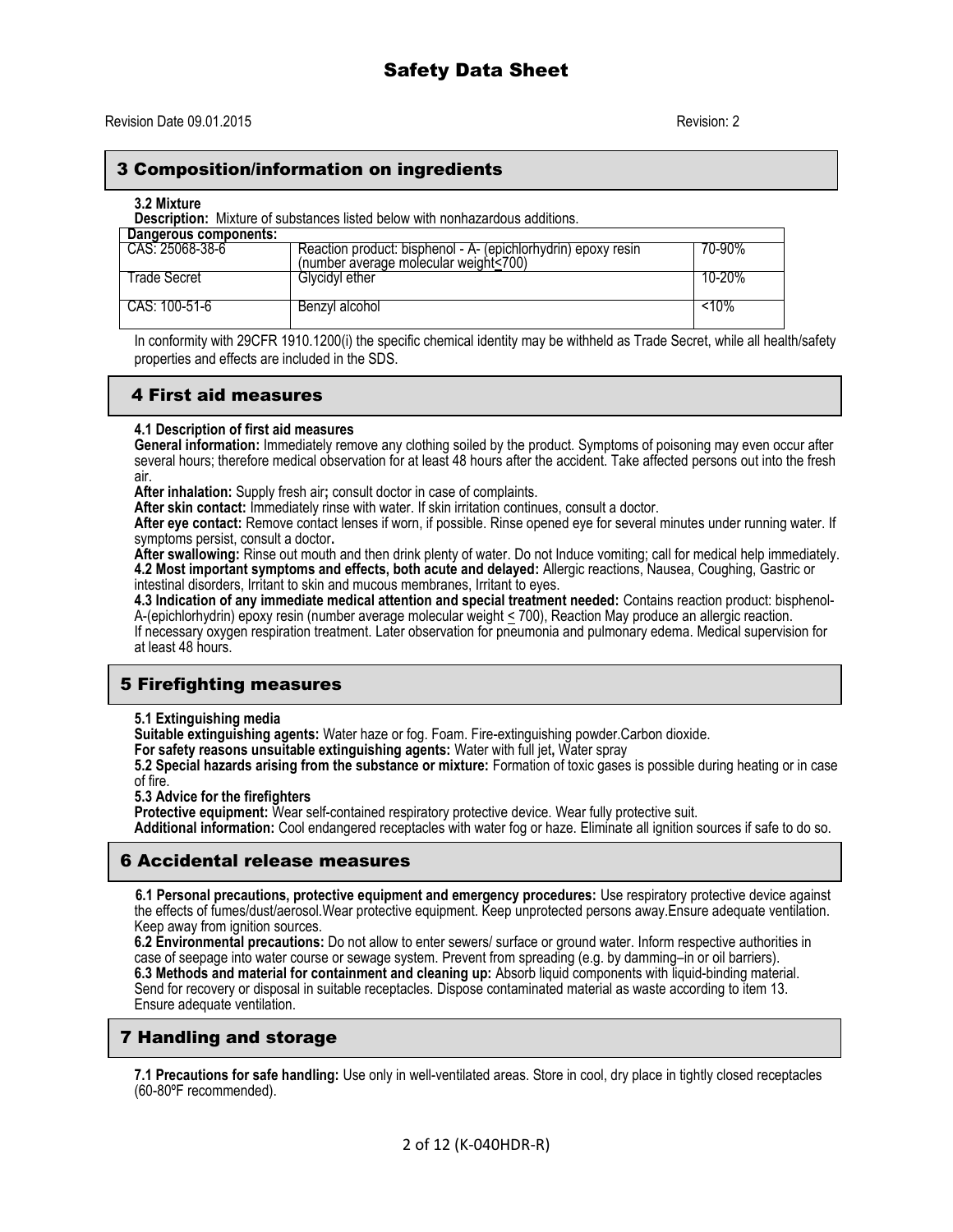Revision Date 09.01.2015 Revision: 2

**7.2 Conditions for safe storage, including any incompatibilities:** Use only receptacles specifically permitted for this substance/product. Avoid storage near extreme heat, ignition sources or open flame. **Further Information about storage conditions:** Keep container tightly sealed. Store in an area with adequate ventilation.

# 8 Exposure controls/personal protection

#### **8.1 Control parameters**

**Ingredients with limit values that require monitoring at the workplace:** The product does not contain any relevant quantities of materials with critical values that have to be monitored at the workplace.

**DNELs:** No further relevant information available.

**PNECs:** No further relevant information available.

**Additional information:** The lists valid during the making were used as basis.

**8.2 Engineering controls** Provide readily accessible eye wash stations and safety showers. Provide ventilation adequate to ensure concentrations are minimized.

#### **8.3 Personal protective equipment**

**General protective and hygienic measures:** Keep away from foodstuffs, beverages and feed. Immediately remove all soiled and contaminated clothing. Wash hands before breaks and at the end of work. Do not inhale gases / fumes / aerosols. Avoid contact with the eyes and skin.

**Respiratory protection:** Not required under normal conditions of use. Use suitable respiratory protective device in case of insufficient ventilation. For spills, respiratory protection may be advisable. Use respiratory protection when grinding or cutting material.

**Hand protection:** Protective, impervious gloves. (Neoprene, PVC, Nitrile rubber) The glove material has to be impermeable and resistant to the product / the substance/ the preparation. Selection of the glove material on consideration of the penetration times, rates of diffusion and the degradation.

**Eye protection:** Safety glasses with side shields. Contact lenses should not be worn.

**Skin and Body protection:** Protective work clothing. Where potential exposure warrants, rubber or plastic boots and chemically resistant protective suit.

# 9 Physical and chemical properties

# **9.1 Information on basic physical and chemical properties**

| Liquid<br>Colorless                 |
|-------------------------------------|
| Sweet                               |
| No data available                   |
| No data available                   |
| No data available                   |
| >302 °F / >150 °C                   |
| >200 °F / >93 °C                    |
| No data available                   |
| Not applicable                      |
| Not applicable<br>No data available |
| No data available                   |
| $1.09$ g/cm <sup>3</sup>            |
| Not miscible or difficult to mix.   |
| No data available                   |
| No data available                   |
| No data available                   |
| 200 - 600 cps                       |
|                                     |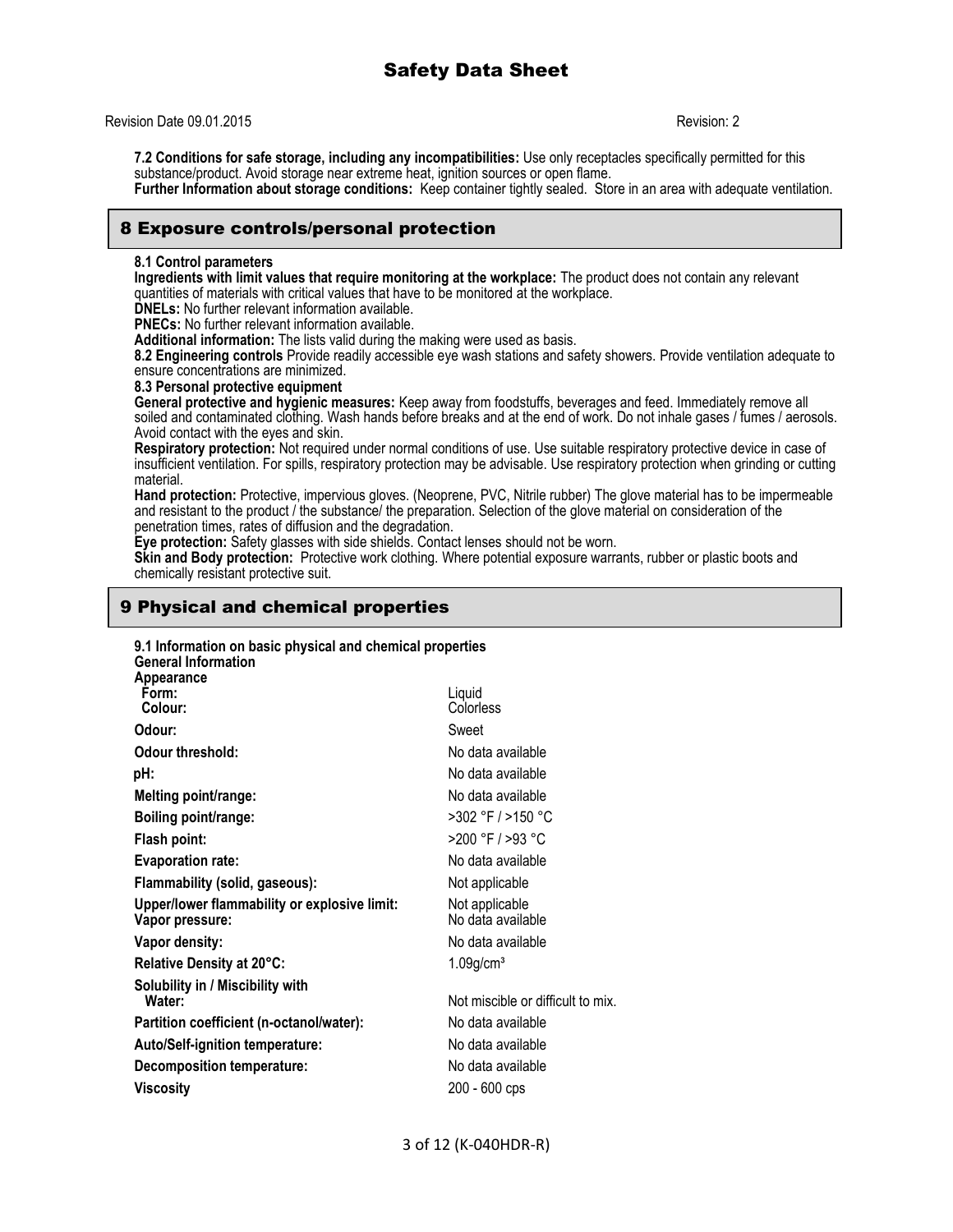# 10 Stability and reactivity

**10.1 Reactivity**

**10.2 Chemical stability**

**Thermal decomposition / conditions to be avoided:** No decomposition if used and stored according to specifications.

**10.3 Possibility of hazardous reactions:** Reacts with strong alkali. Exothermic polymerization. Reacts with strong acids and oxidizing agents. Reacts with catalysts.

**10.4 Conditions to avoid:** Avoid contact with strong oxidizing agents, excessive heat or flames.

- **10.5 Incompatible materials:** Strong acids, bases and oxidizing agents.
- **10.6 Hazardous decomposition products:** Carbon monoxide and carbon dioxide.

# 11 Toxicological information

# **11.1 Information on likely routes of exposure:**

May cause respiratory irritation<br>No data Ingestion: Skin contact: May cause skin irritation<br>
Eye contact: May cause eye irritation

May cause eye irritation

# **11.2 Symptoms related to physical, chemical and toxicological characteristics:** No available data

### **11.3 Delayed and immediate effects as well as chronic effects from short and long-term exposure:**

(Data for primary component, Reaction product: bisphenol - A- (epichlorhydrin) epoxy resin)

Acute toxic:

| LD50 > 2,000 mg/kg (rat)<br>$LD50 > 2,000$ mg/kg (rat) |
|--------------------------------------------------------|
| No data                                                |
|                                                        |

Skin Corrosive/irritant:

Test material was slightly irritating to skin in key studies. For the skin, mean erythema and edema scores were 0.8 and 0.5 respectively.

Serious eye damage/eye irritation:

Test material was slightly irritating to the eye in key studies. The mean eye score was 0.4 Respiratory sensitization: No data available

Skin sensitization:

In a local lymph node assay, the concentration that would cause a 3-fold increase in proliferation (EC-3) was calculated to be 5.7% which is consistent with moderate dermal sensitization potential.

**11.4 Numerical measures of toxicity:** No data available for mixture**.**

**Additional toxicological information:** The product show the following dangers according to the calculation method of the General EU**,** Classification Guidelines for Preparations as issued in the latest version: Irritant**,** Danger through skin absorption. Toxic and /or corrosive effects may be delayed up to 24 hours. Inhalation of concentrated vapours as well as oral intake will lead to anesthesia-like conditions and headache, dizziness ,etc.

# 12 Ecological information

# **12.1 Toxicity**

**Aquatic toxicity:**

(Data taken from SDS of primary component, Reaction product: bisphenol - A- (epichlorhydrin) epoxy resin)

| Fish          | 96hr-LC50 = 3.6mg/L test mat. Oncorhynchus mykiss                      |  |  |
|---------------|------------------------------------------------------------------------|--|--|
|               | (direct application, nominal) (OECD Guideline 203)                     |  |  |
|               | LC50 1.41 mg/L 96hr Oryzias latipes                                    |  |  |
| Crustacea     | 48hr-EC50 = 2.8mg/L test mat Daphnia magna                             |  |  |
|               | (direct application, nominal, based on: mobility) (OECD Guideline 202) |  |  |
|               | EC50 1.7mg/L 48hr                                                      |  |  |
| Aquatic Plant | 72hr-EC50 > 11 mg/L Scenedesmus capricornutum                          |  |  |
|               | water soluble fraction (meas. (arithm. mean))                          |  |  |
|               | based on: growth rate (EPA-660/3-75-009)                               |  |  |

**12.2 Persistence and degradability:** No data available.

**12.3 Bioaccumulative potential:** No further relevant information available.

**12.4 Mobility in soil:** No further relevant information available.

**12.5 Results of PBT and vPvB assessment:**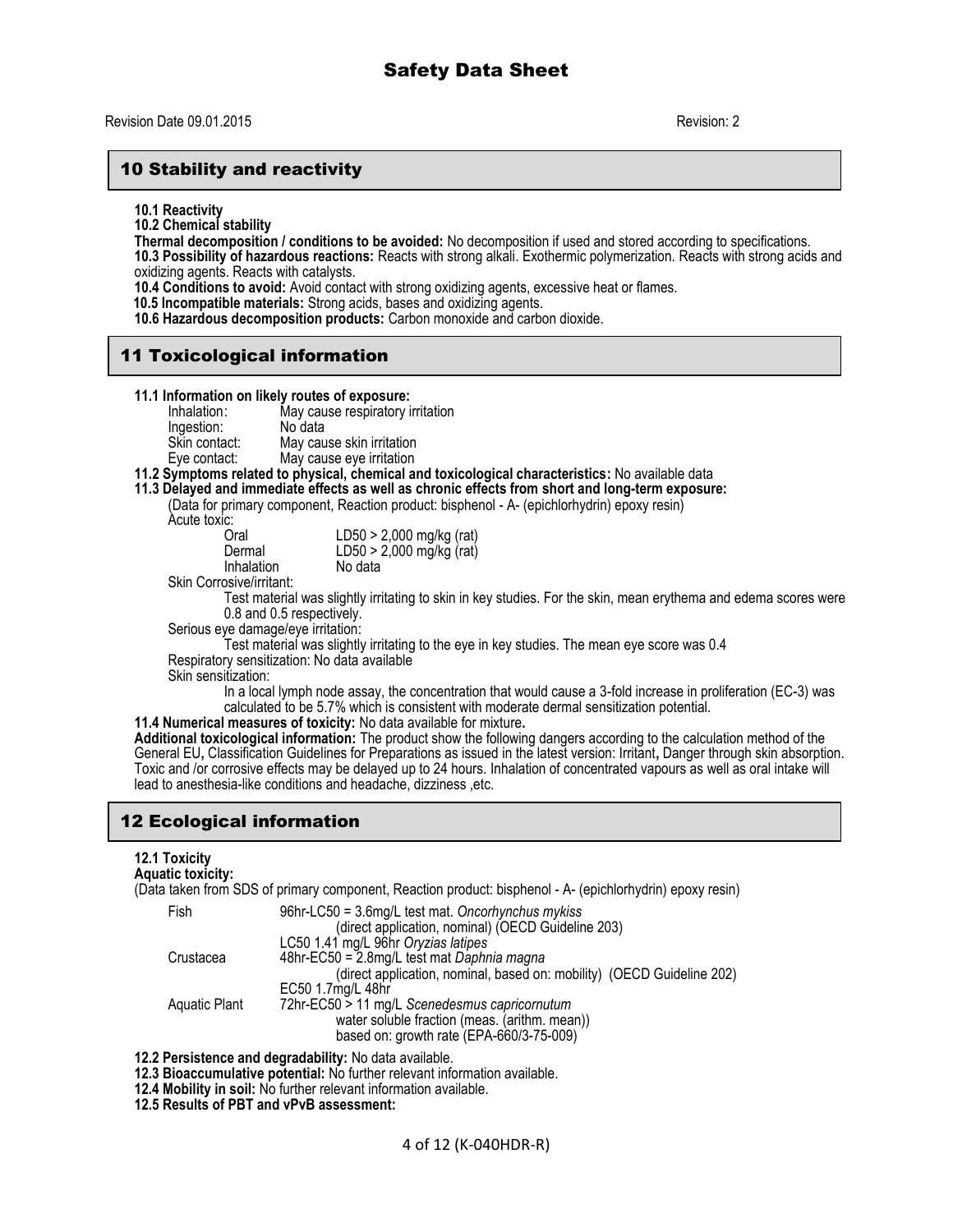Revision Date 09.01.2015 Revision: 2

**PBT:** Not applicable. **vPvB:** Not applicable

 **12.6 Other adverse effects:** No further relevant information available

# 13 Disposal considerations

### **13.1 Waste treatment methods**

**Waste from residue/unused product:** This product should not be allowed to enter drains, water courses or the soil. Dispose of this material in a safe manner and in accordance with federal, state and local regulations **Contaminated packaging:** Disposal must be made in accordance with official federal, state and local regulations.

# 14 Transport information

| DOT  | UN number: | Not Regulated |
|------|------------|---------------|
| IATA | UN number: | Not Regulated |
| IMDG | UN number: | Not Regulated |
| TDG  | UN number: | Not Regulated |

# 15 Regulatory Information

**15.1 Safety, health and environmental regulations/legislation specific for the substance or mixture**

**United States (USA)**

**SARA**

| SARA                                                  |
|-------------------------------------------------------|
| Section 355 (extremely hazardous substances):         |
| None of the ingredients is listed.                    |
| Section 313 (Specific toxic chemical listings):       |
| Component(s) above 'de minimus' level: None           |
| <b>TSCA (Toxic Substances Control Act):</b>           |
| All the ingredients are listed.                       |
| <b>Proposition 65 (California):</b>                   |
| <b>Chemicals known to cause cancer: None</b>          |
| Canada                                                |
| <b>Canadian Domestic Substances List (DSL):</b>       |
| All ingredients are listed.                           |
| Canadian Ingredient Disclosure list (limit 0.1%)      |
| None of the ingredients is listed.                    |
| <b>Canadian Ingredient Disclosure list (limit 1%)</b> |
| None of the ingredients is listed.                    |

**15.2 Chemical Safety assessment:** A Chemical Safety Assessment has not been carried out.

# 16 Other information

This information is based on our present knowledge. However, this shall not constitute a guarantee for any specific product features and shall not establish a legally valid contractual relationship.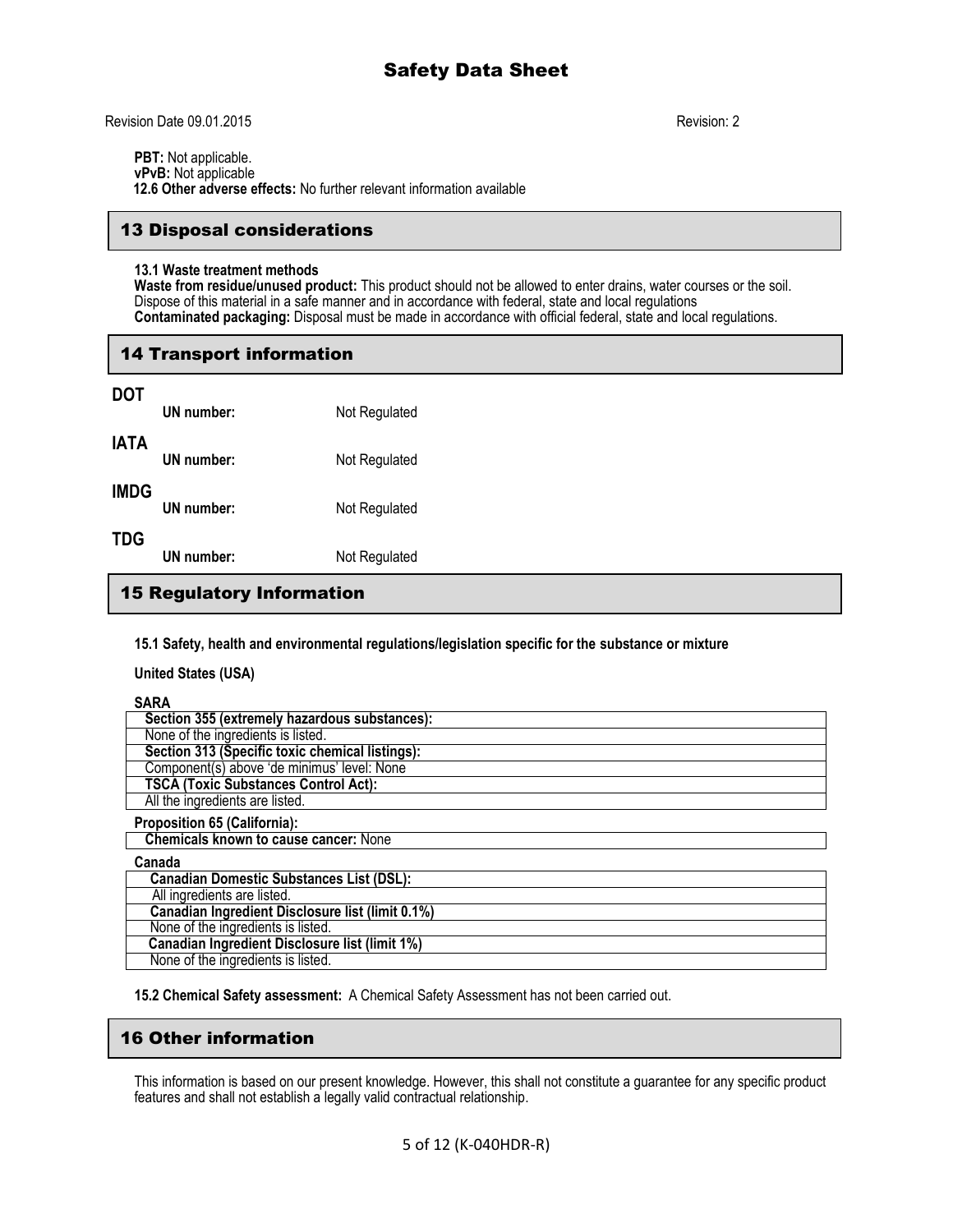### Revision Date 09.01.2015 Revision: 2

#### **Abbreviation and acronyms:**

ADR: European Agreement concerning the International Carriage of Dangerous Goods by Road IMDG: International Maritime Code for Dangerous Goods DOT: US Department of Transportation IATA: International Air Transport Association GHS: Globally Harmonized System of Classification and Labelling of Chemicals ACGIH: American Conference of Governmental Industrial Hygienist. EINECS: European Inventory of Existing Commercial Chemical Substances ELINCS: European List of Notified Chemical Substance CAS: Chemical Abstracts Service (division of the American Chemical Society) HMIS: Hazardous Materials Identification System (USA) WHMIS: Workplace Hazardous Materials Information System (Canada)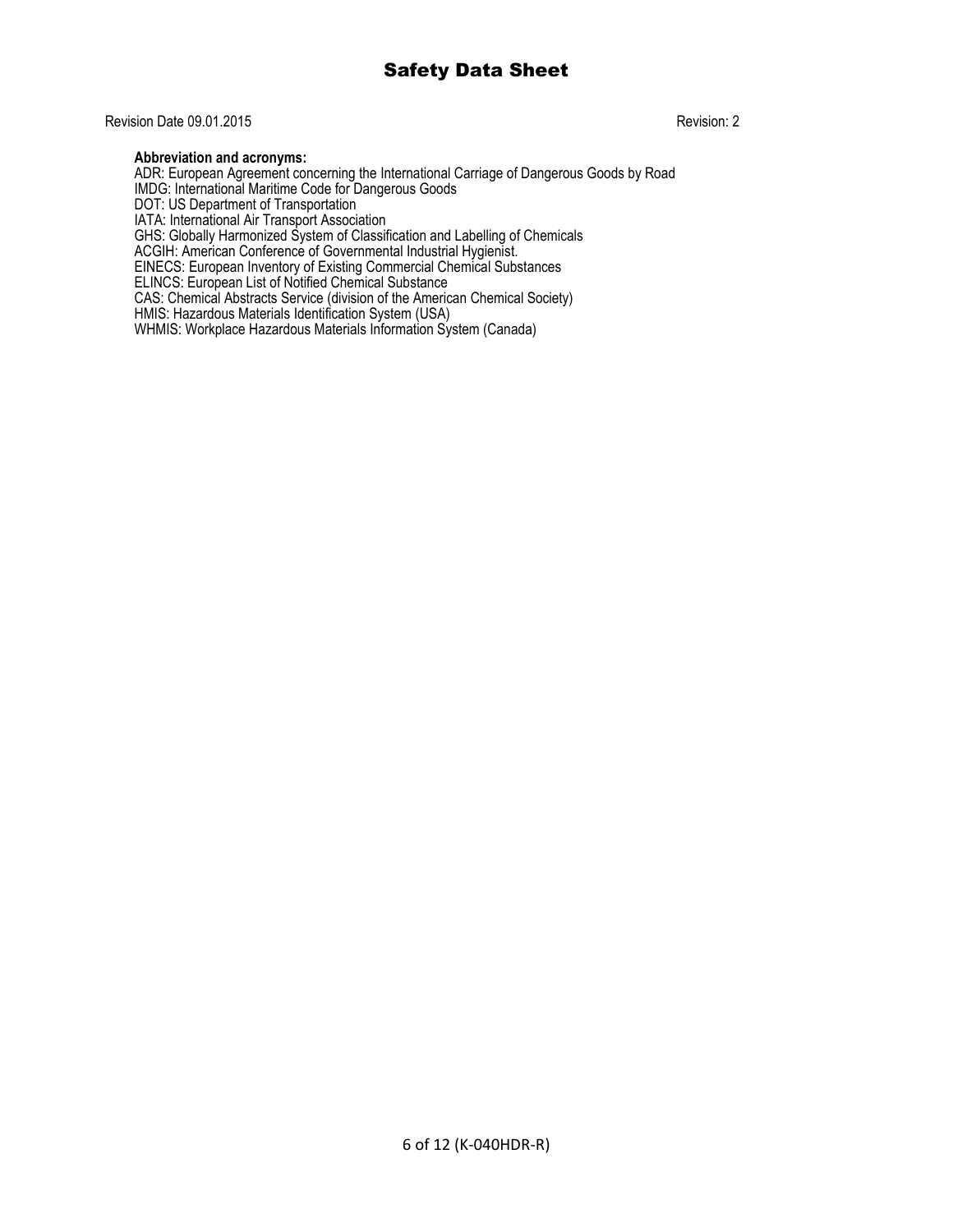#### Revision Date 09.17.2015 Revision: 2

# 1 Identification of the substance/mixture and the company/undertaking

**1.1 Product identifier Trade name: Armor-Hard Primer (Part B)**

**1.2 Application of the substance / the mixture: Epoxy coating** 

**1.3 Details of the supplier of the Safety Data Sheet Manufacturer/Supplier:**

**Metzger/McGuire Co.** P. O. Box 2217 Concord, NH 03302 Telephone: (800) 223-6680

**1.4 Emergency telephone number:** ChemTel Inc. (800) 255-3924, +1 (813) 248-0585

# 2 Hazards identification

#### **2.1 GHS Classification of the substance or mixture**

Acute toxicity - Oral Category 4 Skin corrosion - Category 1B Serious Eye Damage - Category 1 Skin sensitization - Category 1 Reproductive toxicity - Category 2 Specific target organ toxicity - repeated exposure - Oral Category 2

**2.2 GHS Label elements**

#### **Hazard pictograms/symbols**



**Signal word:** Danger

#### **Hazard statements:**

H302:Harmful if swallowed.

H314:Causes severe skin burns and eye damage.

H315:Causes skin irritation.

H317:May cause an allergic skin reaction.

H335: May cause respiratory irritation.

H361:Suspected of damaging fertility or the unborn child

H373a:May cause damage to organs through prolonged or repeated exposure if swallowed.

#### **Precautionary statements:**

P202:Do not handle until all safety precautions have been read and understood.

P261:Avoid breathing dust/fume/gas/mist/vapours/spray.

P264: Wash hands thoroughly after handling.

P270:Do not eat, drink or smoke when using this product.

P272:Contaminated work clothing should not be allowed out of the workplace.

P280:Wear protective gloves/protective clothing/eye protection/face protection.

P281:Use personal protective equipment as required.P201:Obtain special instructions before use.

P301+P312 :IF SWALLOWED: Call a POISON CENTER or doctor/physician if you feel unwell.

P301+P330+P331 :IF SWALLOWED: rinse mouth. Do NOT induce vomiting.

P303+P361+P353 :IF ON SKIN (or hair): Remove/Take off immediately all contaminated clothing. Rinse skin with water/shower.

P305+P351+P338 :IF IN EYES: Rinse cautiously with water for several minutes. Remove contact lenses, if present and easy to do. Continue rinsing.

P308+P313 :IF exposed or concerned: Get medical advice/attention.

P310 :Immediately call a POISON CENTRE or doctor/physician.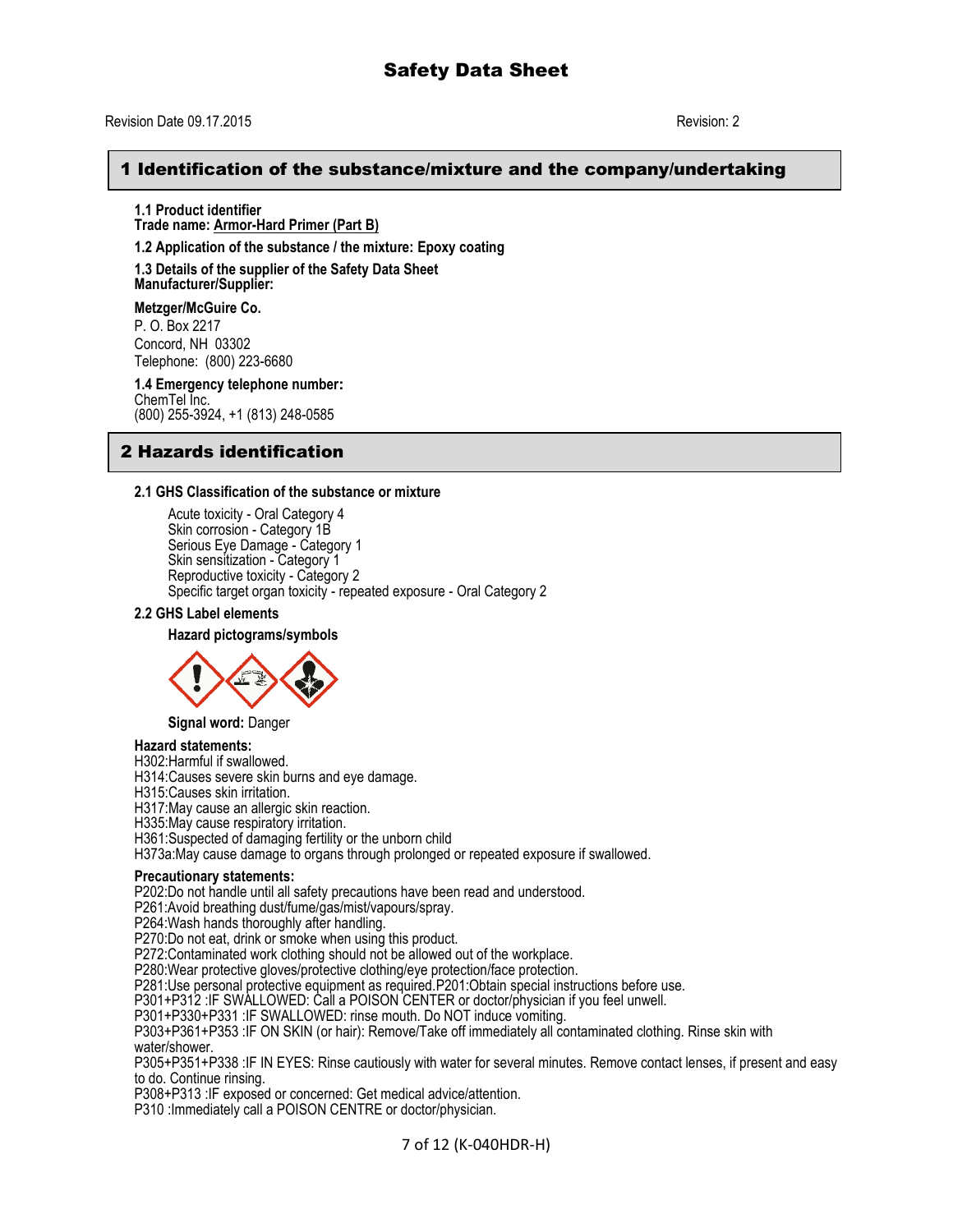### Revision Date 09.17.2015 Revision: 2

P333+P313 :If skin irritation or rash occurs: Get medical advice/attention. P363 :Wash contaminated clothing before reuse.

#### **Additional information:**

Harmful if swallowed. May cause sensitization by skin contact. Corrosive

#### **HMIS Rating:**

Health: 3<br>Flammability: 1 Flammability: 1 Physical Hazard: 0

# 3 Composition/information on ingredients

#### **3.2 Mixture**

**Description:** Mixture of substances listed below with potential nonhazardous additions.

| <b>Dangerous components:</b> |                                   |           |
|------------------------------|-----------------------------------|-----------|
| Trade Secret                 | Polyamide resin                   | 20-50%    |
| CAS: 100-51-6                | Benzyl Alcohol                    | 10-30%    |
| CAS: 98-54-4                 | Paratertiarybutylphenol           | 10-20%    |
| Trade Secret                 | Mixed Cycloaliphatic amines       | 7-20%     |
| CAS: 1477-55-0               | Benzene-1,3-dimethaneamine (MXDA) | $5 - 15%$ |
| <b>Trade Secret</b>          | Cycloaliphatic amine              | $5 - 15%$ |
| CAS: 112-24-3                | Triethylenetetramine              | $< 5\%$   |

In conformity with 29CFR 1910.1200(i) the specific chemical identity may be withheld as Trade Secret, while all health/safety properties and effects are included in the SDS.

# 4 First aid measures

#### **4.1 Description of first aid measures**

**General information:** Seek medical advice. If breathing has stopped or is labored, give assisted respirations. Supplemental oxygen may be indicated. If the heart has stopped, trained personnel should begin cardiopulmonary resuscitation immediately

**After inhalation:** Supply fresh air**;** consult doctor in case of complaints.

**After skin contact:** Immediately remove contaminated clothing, and any extraneous chemical, if possible to do so without delay. Take off contaminated clothing and shoes immediately.

**After eye contact:** Rinse immediately with plenty of water for at least 15 minutes. If symptoms persist, consult a doctor**. After ingestion:** Never give anything by mouth to an unconscious person. Prevent aspiration of vomit. Turn victim's head to the side. Do not Induce vomiting; call for medical help immediately.

**4.2 Most important symptoms and effects, both acute and delayed:** Repeated and/or prolonged exposures to low concentrations of vapors or aerosols may cause: sore throat, asthma, eye disease, kidney disorders, liver disorders, skin disorders and allergies.

**4.3 Indication of any immediate medical attention and special treatment needed:** NOTE TO PHYSICIANS: Application of corticosteroid cream has been effective in treating skin irritation.

# 5 Firefighting measures

#### **5.1 Extinguishing media**

**Suitable extinguishing agents:** Foam, Fire-extinguishing powder, Carbon dioxide.

**5.2 Specific hazards arising from the substance or mixture:** May generate ammonia gas. May generate toxic nitrogen oxide gases. Burning produces noxious and toxic fumes. Downwind personnel must be evacuated.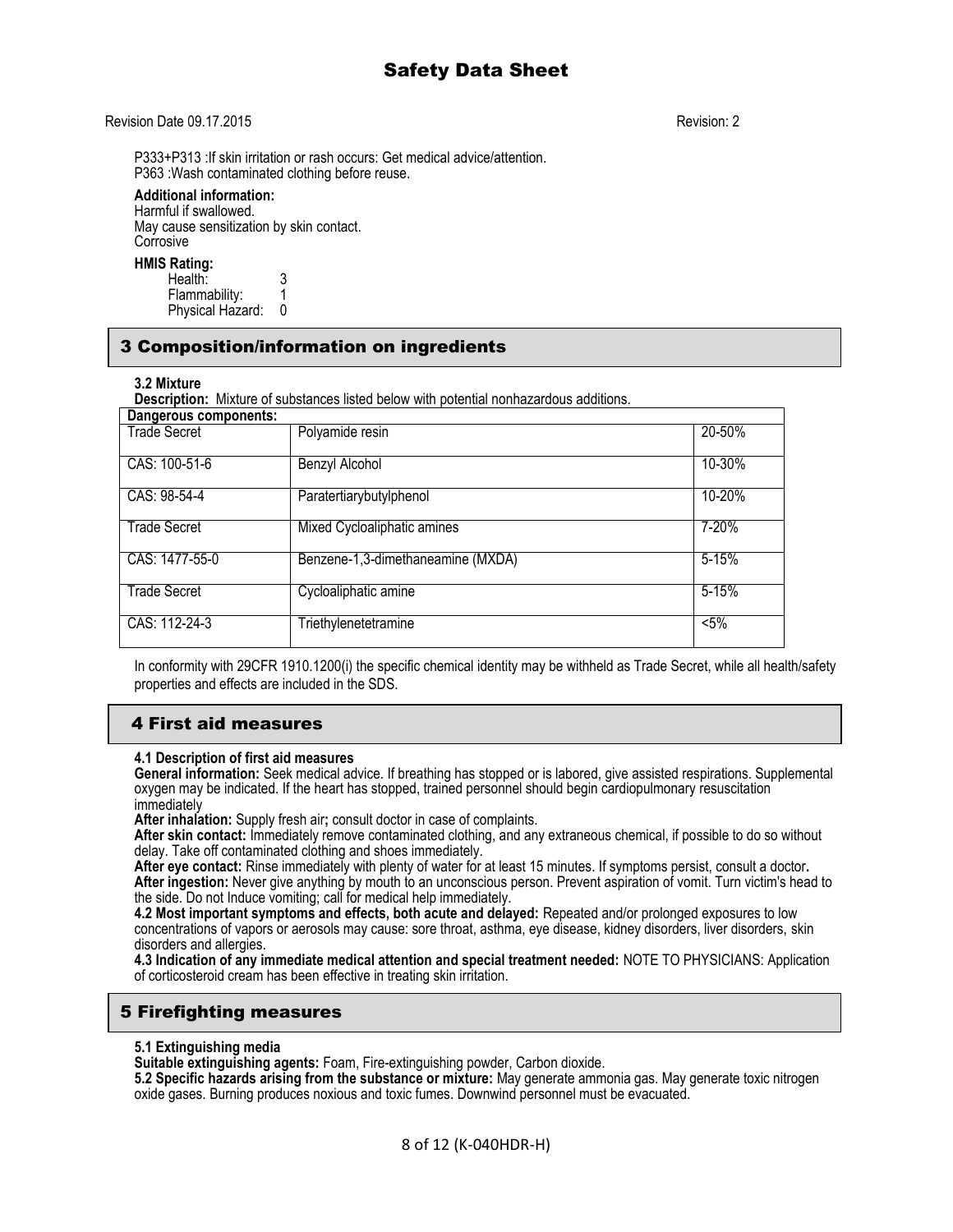Revision Date 09.17.2015 Revision: 2

#### **5.3 Advice for the firefighters**

**Protective equipment:** Wear self-contained respiratory protective device, Wear fully protective suit. **Additional information:** Cool endangered receptacles with water fog or haze, Eliminate all ignition sources if safe to do so.

# 6 Accidental release measures

**6.1 Personal precautions, protective equipment and emergency procedures:** Use respiratory protective device against the effects of fumes/dust/aerosol. Wear protective equipment. Keep unprotected persons away. Ensure adequate ventilation. Keep away from ignition sources.

**6.2 Environmental precautions:** Do not allow to enter sewers/surface or ground water. Inform respective authorities in case of seepage into water course or sewage system. Prevent from spreading (e.g. by damming–in or oil barriers).

**6.3 Methods and material for containment and cleaning up:** Send for recovery or disposal in suitable receptacles. Dispose contaminated material as waste according to item 13. Ensure adequate ventilation.

# 7 Handling and storage

**7.1 Precautions for safe handling:** Use only in well-ventilated areas. Store in cool, dry place in tightly closed receptacles (60-80ºF recommended).

**7.2 Conditions for safe storage, including any incompatibilities:** Use only receptacles specifically permitted for this substance/product. Avoid storage near extreme heat, ignition sources or open flame.

**Further Information about storage conditions:** Keep container tightly sealed. Store in an area with adequate ventilation.

# 8 Exposure controls/personal protection

**8.1 Control parameters**

**Exposure Limits:**

| Benzyl alcohol                       | Time Weighted Average (TWA): WEEL                                   | 10 ppm | 44.20 mg/m3          |
|--------------------------------------|---------------------------------------------------------------------|--------|----------------------|
| Triethylenetetramine                 | Time Weighted Average (TWA): WEEL                                   | ppm    | $6$ mg/m $3$         |
| Benzene-1,3-dimethaneamine<br>(MXDA) | Ceiling Limit Value: ACGIH                                          |        | $0.1 \text{ mg/m}$ 3 |
| Benzene-1,3-dimethaneamine<br>(MXDA) | Ceiling Limit Value and Time Period (if specified):<br><b>NIOSH</b> |        | $0.1 \text{ mg/m}$ 3 |
| Benzene-1,3-dimethaneamine<br>(MXDA) | Ceiling Limit Value: OSHA Z1A                                       |        | $0.1 \text{ mg/m}$ 3 |
| Benzene-1,3-dimethaneamine<br>(MXDA) | Ceiling Limit Value: US CA OEL                                      |        | $0.1 \text{ mg/m}$ 3 |
| Benzene-1,3-dimethaneamine<br>(MXDA) | Ceiling Limit Value: TN OEL                                         |        | $0.1 \text{ mg/m}$ 3 |

**8.2 Engineering controls** Provide readily accessible eye wash stations and safety showers. Provide ventilation adequate to ensure concentrations are minimized.

#### **8.3 Personal protective equipment**

**General protective and hygienic measures:** Keep away from foodstuffs, beverages and feed. Immediately remove all soiled and contaminated clothing. Wash hands before breaks and at the end of work. Do not inhale gases / fumes / aerosols. Avoid contact with the eyes and skin.

**Respiratory protection:** Not required under normal conditions of use. Use suitable respiratory protective device in case of insufficient ventilation. For spills, respiratory protection may be advisable. Use respiratory protection when grinding or cutting material.

**Hand protection:** Protective, impervious gloves. (Neoprene, Butyl-rubber, Nitrile rubber) The glove material has to be impermeable and resistant to the product / the substance/ the preparation. Selection of the glove material on consideration of the penetration times, rates of diffusion and the degradation.

**Eye protection:** Face shield with safety glasses or goggles underneath. Contact lenses should not be worn.

**Skin and Body protection:** Protective work clothing. Where potential exposure warrants, rubber or plastic boots and chemically resistant protective suit.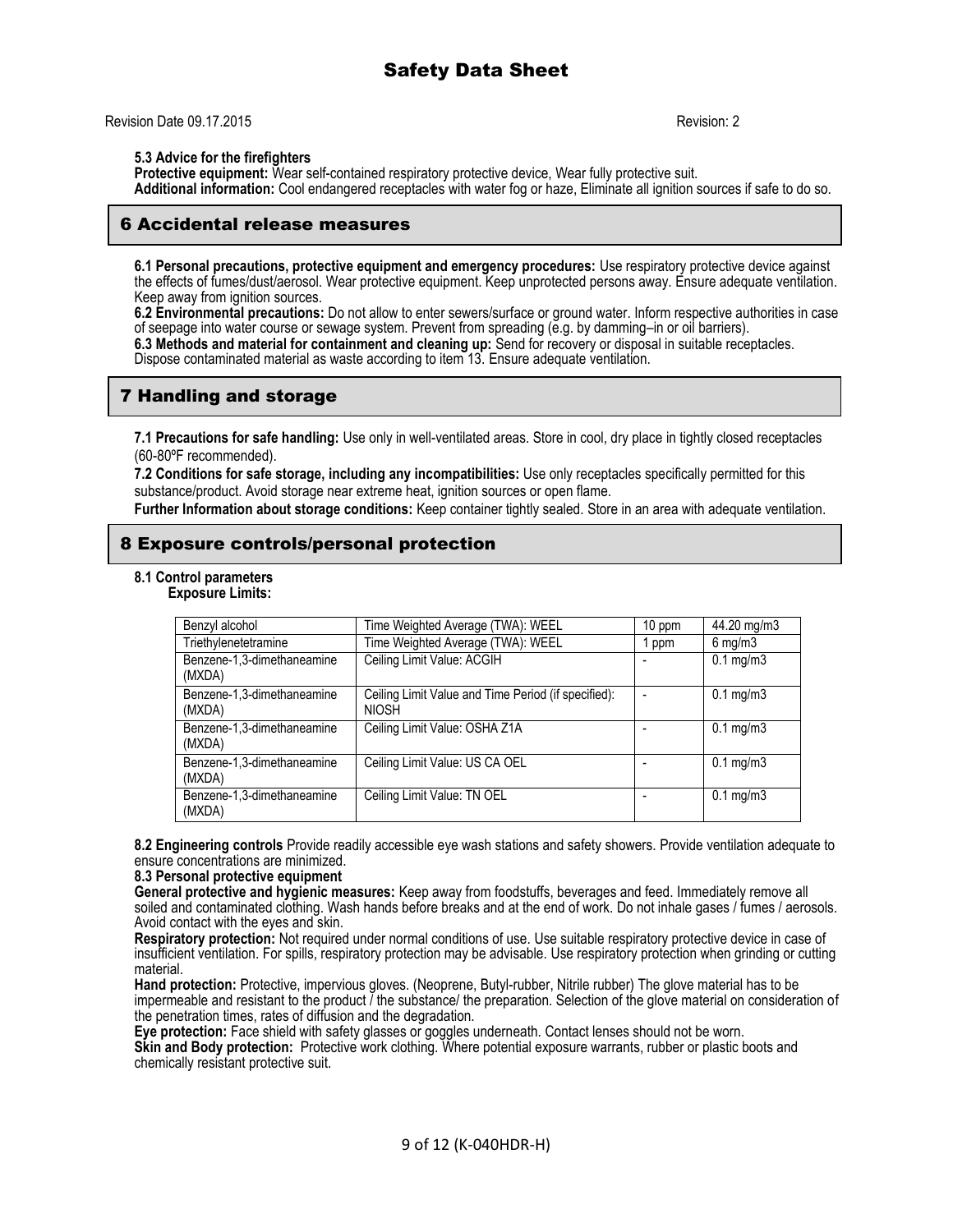### 9 Physical and chemical properties

| 9.1 Information on basic physical and chemical properties<br><b>General Information</b> |                                   |
|-----------------------------------------------------------------------------------------|-----------------------------------|
| <b>Appearance</b><br>Form:<br>Colour:                                                   | Liquid<br>Amber                   |
| Odour:                                                                                  | Amine                             |
| Odour threshold:                                                                        | No data available                 |
| pH:                                                                                     | Alkaline                          |
| Melting point/range:                                                                    | No data available                 |
| Boiling point/range:                                                                    | >350 °F / >176 °C                 |
| Flash point:                                                                            | >200 °F / >93 °C                  |
| <b>Evaporation rate:</b>                                                                | No data available                 |
| Flammability (solid, gaseous):                                                          | Not applicable                    |
| Upper/lower flammability or explosive limit:                                            | Not applicable                    |
| Vapor pressure:                                                                         | No data available                 |
| Vapor density:                                                                          | No data available                 |
| Relative Density at 20°C:                                                               | $1.01$ g/cm <sup>3</sup>          |
| Solubility in / Miscibility with<br>Water:                                              | Not miscible or difficult to mix. |
| Partition coefficient (n-octanol/water):                                                | No data available                 |
| <b>Auto/Self-ignition temperature:</b>                                                  | No data available                 |
| Decomposition temperature:                                                              | No data available                 |
| Viscosity                                                                               | $1,000 - 2,000$ cps               |
|                                                                                         |                                   |

# 10 Stability and reactivity

#### **10.1 Reactivity**

**10.2 Chemical stability**

**Thermal decomposition / conditions to be avoided:** No decomposition if used and stored according to specifications. **10.3 Possibility of hazardous reactions:** Reacts with strong alkali, Exothermic polymerization, Reacts with strong acids and oxidizing agents, Reacts with catalysts.

**10.4 Conditions to avoid:** Avoid contact with strong oxidizing agents, excessive heat or flames.

 **10.5 Incompatible materials:** Strong acids, bases and oxidizing agents.

**10.6 Hazardous decomposition products:** Nitric acid, Ammonia, Nitrogen oxides (NOx), Nitrogen oxide can react with water vapors to form corrosive nitric acid, Carbon monoxide, Carbon dioxide (CO2), Aldehydes, Flammable hydrocarbon fragments.

# 11 Toxicological information

#### **11.1 Information on likely routes of exposure:**

| Skin contact: | Harmful in contact with skin. Causes skin burns.                                                                                                 |
|---------------|--------------------------------------------------------------------------------------------------------------------------------------------------|
| Eve contact:  | Causes eve burns.                                                                                                                                |
| Ingestion:    | Harmful if swallowed. If ingested, severe burns of the mouth and throat, as well as a danger of<br>perforation of the esophagus and the stomach. |
| Inhalation:   | Can cause severe eye, skin and respiratory tract burns.                                                                                          |

#### **11.2 Symptoms related to physical, chemical and toxicological characteristics:** No data available.

**11.3 Delayed and immediate effects as well as chronic effects from short and long-term exposure:** This product contains no listed carcinogens according to IARC, ACGIH, NTP and/or OSHA in concentrations of 0.1 percent or greater. May cause allergic skin reaction. This product may cause adverse reproductive effects. Eye disease, Skin disorders and Allergies. **11.4 Numerical measures of toxicity:** No data is available for full mixture**.**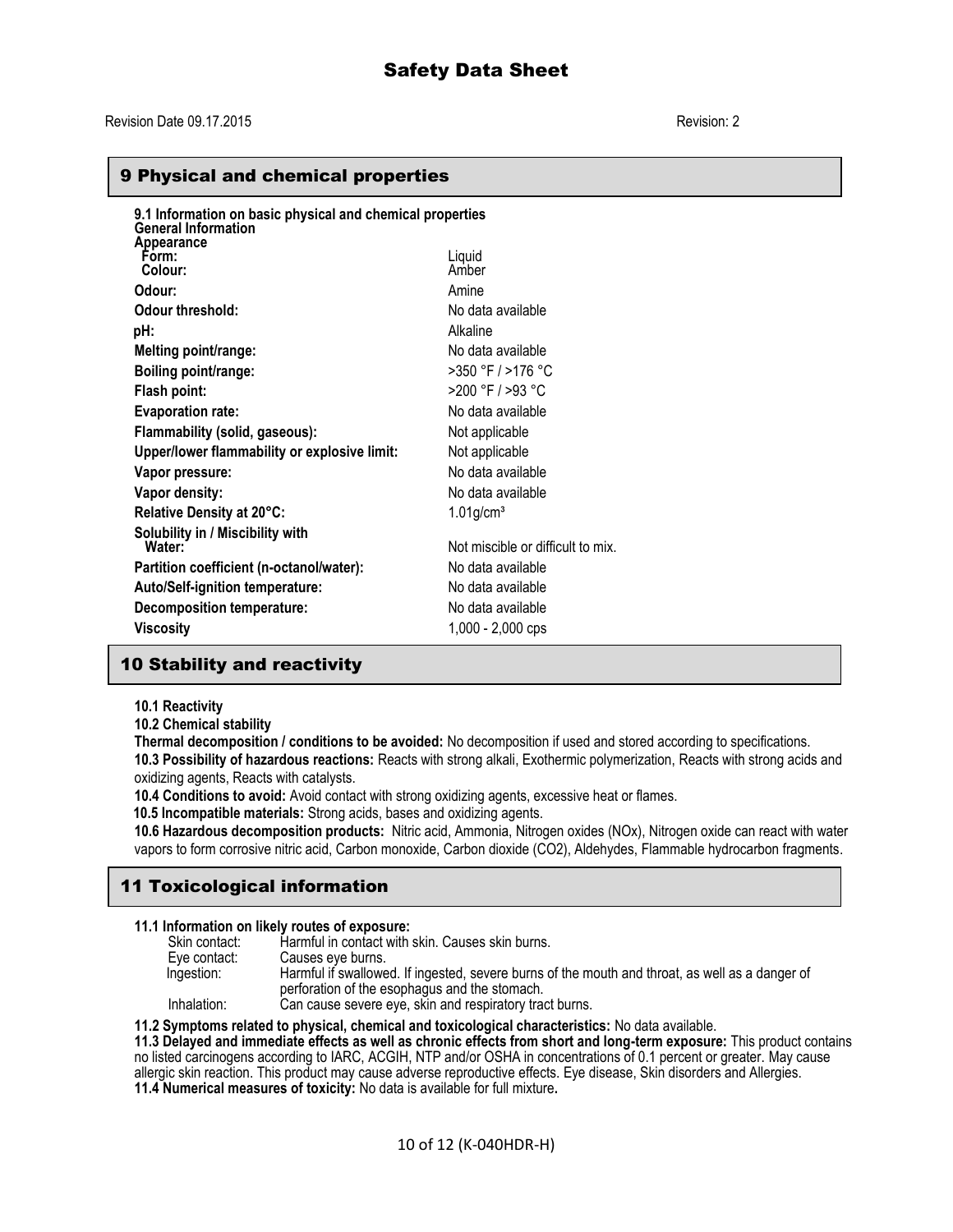# Revision Date 09.17.2015 Revision: 2

# 12 Ecological information

| Toxicity to fish - Components                                                                                                                                                                                                                                                                                                                                                                                                                                                                                 | 12.1 Aquatic toxicity: No data available on the product itself.<br>Benzyl alcohol LC50 (96 h) : 10 mg/l |                                                 | Species : Bluegill sunfish (Lepomis macrochirus). |
|---------------------------------------------------------------------------------------------------------------------------------------------------------------------------------------------------------------------------------------------------------------------------------------------------------------------------------------------------------------------------------------------------------------------------------------------------------------------------------------------------------------|---------------------------------------------------------------------------------------------------------|-------------------------------------------------|---------------------------------------------------|
| Benzyl alcohol                                                                                                                                                                                                                                                                                                                                                                                                                                                                                                | LC50(96 h): 460 mg/l                                                                                    | Species : Fathead minnow (Pimephales promelas). |                                                   |
| Toxicity to algae - Components<br>Benzyl alcohol<br>IC50 (72 h) : 700 mg/l<br>Species : Algae<br>Benzene-1,3-dimethaneamine (MXDA) EC50 (72 h) : 12 mg/l<br>Species : Scenedesmus subspicatus<br>Toxicity to other organisms: No data available.<br>12.2 Persistence and degradability: No data available.<br>12.3 Bioaccumulative potential: No data available on the product itself.<br>12.4 Mobility in soil: No data available.<br>12.5 Other adverse effects: No further relevant information available. |                                                                                                         |                                                 |                                                   |

# 13 Disposal considerations

### **13.1 Waste treatment methods**

**Waste from residue/unused product:** This product should not be allowed to enter drains, water courses or the soil. Dispose of this material in a safe manner and in accordance with federal, state and local regulations **Contaminated packaging:** Disposal must be made in accordance with official federal, state and local regulations.

# 14 Transport information

| <b>DOT</b>         | UN number:<br><b>Proper Shipping Name:</b><br><b>Hazard Class:</b><br><b>Packing Group:</b><br>Labels(s):<br><b>Marine Pollutant:</b> | <b>UN2735</b><br>Amines, liquid, corrosive, n.o.s., (Benzene-1,3-dimethaneamine, Cycloaliphatic amine)<br>8<br>ΙΙ<br>8<br>No |
|--------------------|---------------------------------------------------------------------------------------------------------------------------------------|------------------------------------------------------------------------------------------------------------------------------|
| <b>IATA</b>        | UN number:<br><b>Proper Shipping Name:</b><br><b>Hazard Class:</b><br><b>Packing Group:</b><br>Labels(s):<br><b>Marine Pollutant:</b> | UN2735<br>Amines, liquid, corrosive, n.o.s., (Benzene-1,3-dimethaneamine, Cycloaliphatic amine)<br>8<br>II<br>8<br>No        |
| <b>IMDG</b><br>TDG | UN number:<br><b>Proper Shipping Name:</b><br><b>Hazard Class:</b><br><b>Packing Group:</b><br>Labels(s):<br><b>Marine Pollutant:</b> | <b>UN2735</b><br>Amines, liquid, corrosive, n.o.s., (Benzene-1,3-dimethaneamine, Cycloaliphatic amine)<br>8<br>II<br>8<br>No |
|                    | UN number:<br><b>Proper Shipping Name:</b><br><b>Hazard Class:</b><br><b>Packing Group:</b><br>Labels(s):<br><b>Marine Pollutant:</b> | <b>UN2735</b><br>Amines, liquid, corrosive, n.o.s., (Benzene-1,3-dimethaneamine, Cycloaliphatic amine)<br>8<br>II<br>8<br>No |